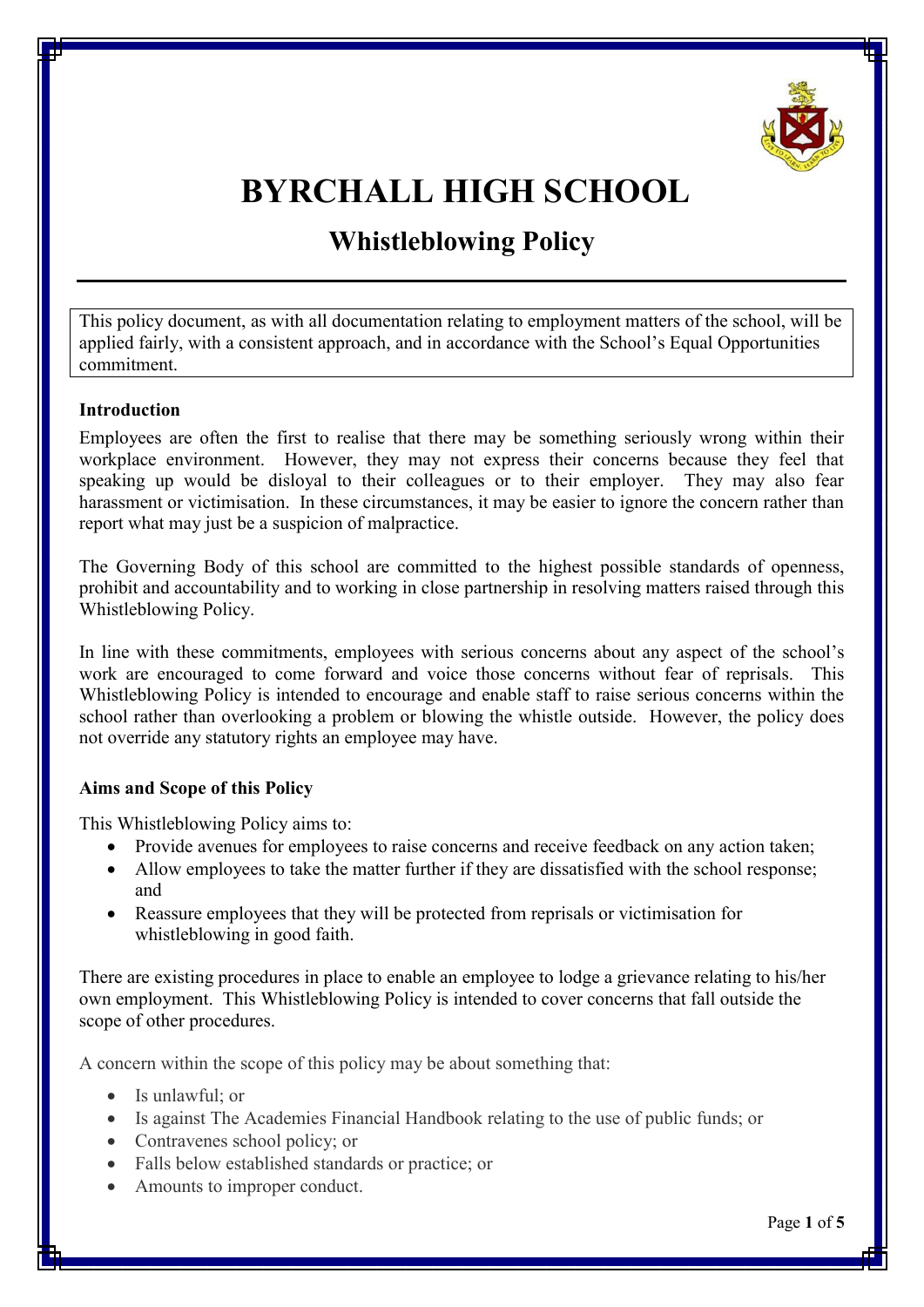#### **Safeguards**

Harassment or Victimisation.

The Governing Body recognise that the decision to report a concern can be a difficult one to make, not least because of the fear of reprisal from those responsible for the malpractice. The Governing Body will not tolerate harassment or victimisation and will do what it lawfully can to protect employees when they raise concerns in good faith, including, where appropriate, undertaking disciplinary proceedings against those involved in victimisation or harassment.

This does not mean that if an employee is already the subject of disciplinary or redundancy procedures, that those procedures will be halted as a result of his/her whistleblowing.

#### Confidentiality

The Governing Body will do its best to protect the identity of an employee when a concern is raised and the employee does not want his/her name to be disclosed.

However, it must be appreciated that the investigation process may reveal the source of the information and a statement by the employee may be required as part of the evidence, particularly if the Police or External Auditors or the Courts become involved. In order to take effective action, the Governing Body will need proper evidence which may be required to stand up to examination in Courts or Tribunals.

#### Anonymous Allegations

This policy encourages employees to put their names to an allegation. Concerns expressed anonymously are much less powerful, but they will be considered at the discretion of the Governing Body.

In exercising the discretion, the factors to be taken into account would include:

- The seriousness of the issues raised;
- The credibility of the concern; and
- The likelihood of confirming the allegation from attributable sources.

#### Untrue Allegations

If an allegation is made in good faith, but it is not confirmed by the investigation, no action will be taken against the employee raising the concern.

If, however, an employee makes a malicious or vexatious allegation, that is for no other purpose than to cause trouble or annoyance or, without good reason, is made to discredit the school or school employee, an investigation will take place to determine whether disciplinary action is taken.

#### **How to Raise a Concern**

As a first step, an employee should normally raise concerns with his/her immediate manager (e.g. Head of Department, a member of the Senior Leadership Team or the Headteacher). This depends, however, on the seriousness and sensitivity of the issues involved and who is thought to be involved in the malpractice. For example, if the employee believes that management is involved, an approach may be made to the Headteacher or Chair of Governors.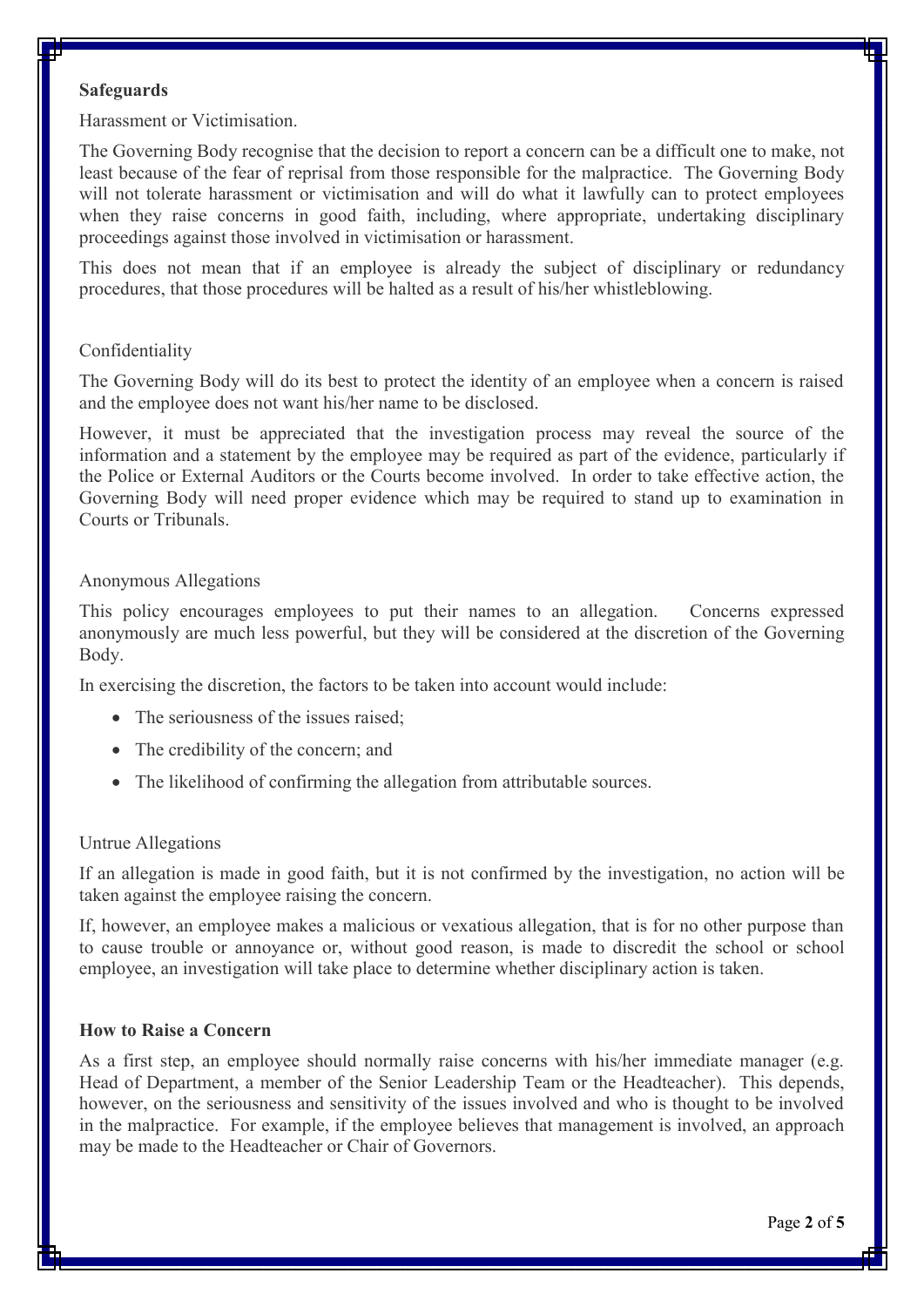Concerns are better raised in writing. Employees are advised to set out the background and history of the concern, giving names, dates and places, where possible, and the reasons why they are particularly concerned about the situation. If a member of staff does not feel able to put his/her concern in writing, he/she can telephone or meet the appropriate manager.

The earlier an employee expresses a concern, the easier it is to take action.

Although the employee is not expected to prove the truth of an allegation, he/she will need to demonstrate to the person contacted that there is sufficient grounds for the concern.

Advice and guidance on how matters of concern may be pursued can be obtained from the Education Funding Agency.

An employee may invite a companion, who may be from his/her trade union or professional association, or a friend or legal representative to raise a matter on his/her behalf. (S)he may also have such a companion to represent him/her at any meeting which is held relating to his/her concern.

## **How the School will respond**

The action taken by the school will depend on the nature of the concern. The school could decide that the matters raised may:

- Be investigated internally;
- Be referred to the Police:
- Be referred to the External Auditor:
- Form the subject of an independent inquiry.

In order to protect individuals and the school, initial enquiries will be made to decide whether an investigation is appropriate and, if so, what form it should take. Concerns or allegations which fall within the scope of specific procedures (for example, child protection or discrimination issues) will normally be referred for consideration under those procedures.

Some concerns may be resolved by agreed action without the need for investigation.

Within ten working days of a concern being received, the school will write to the employee:

- Acknowledging that the concern has been received;
- Indicating how it proposes to deal with the matter, if possible at such an early stage;
- · Giving an estimate of how long it will take to provide a final response, if possible at such an early stage;
- Indicating whether any initial enquiries have been made; and
- Indicating whether further investigations will take place, and if not, why not.

The amount of contact between the school manager considering the issues and the employee raising the concern will depend on the nature of the matters raised, the potential difficulties involved and the clarity of the information provided. If necessary, further information will be sought from the employee.

Where any meeting is arranged, the employee raising the concern shall have the right if (s)he wishes, to be accompanied by his/her chosen companion who may be a trade union or professional association representative. That person cannot be directly involved in the area of work to which the concern relates.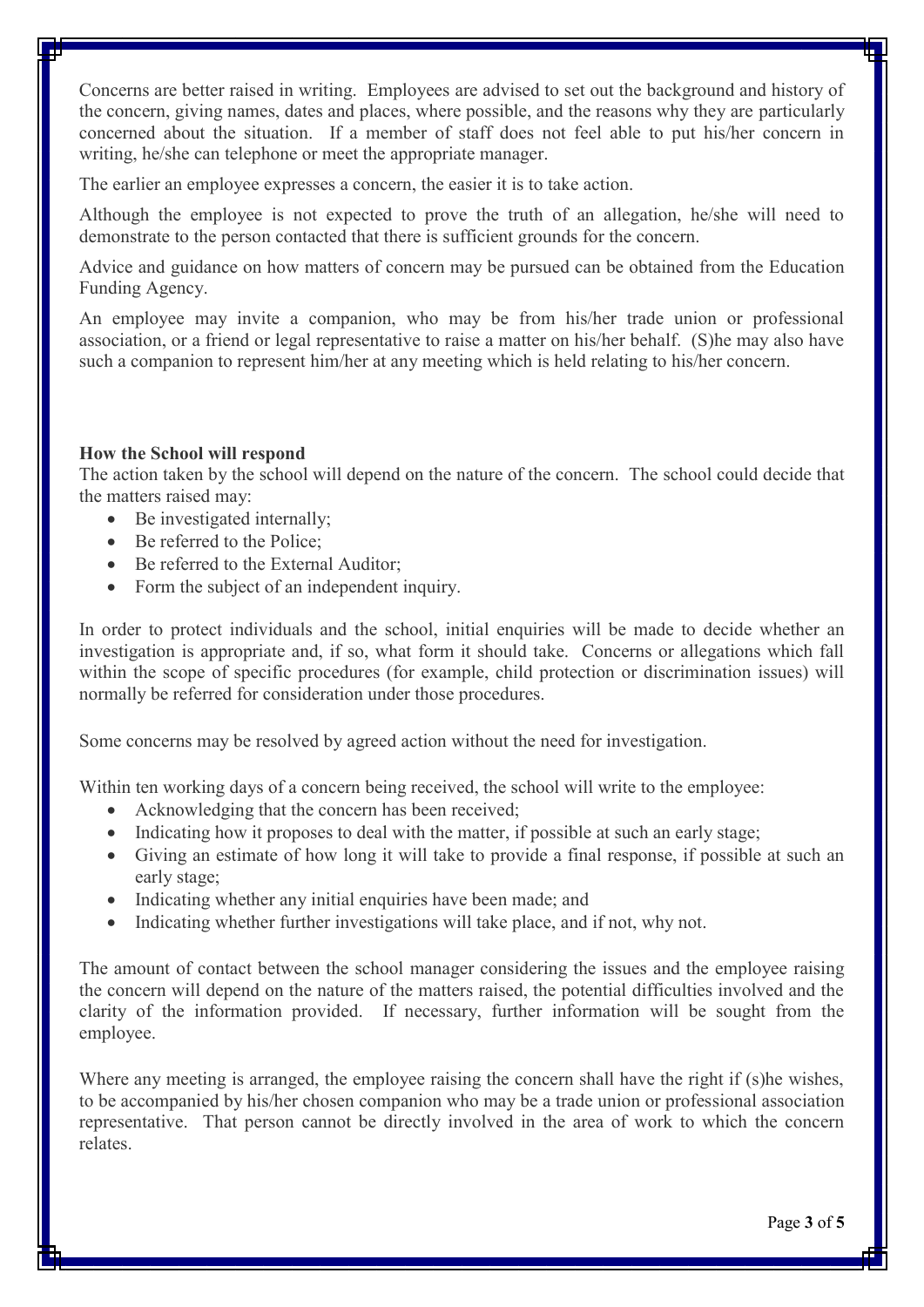The school will do what it lawfully can to minimise any difficulties that an employee may experience as a result of raising a concern. For instance, if the employee is required to give evidence in criminal or disciplinary proceedings, an HR officer will advise the employee about the procedure. However, the school cannot provide legal representation for the employee. Where appropriate, counselling may be provided.

The school accept that employees need to be assured that matters they have raised have been properly addressed. Thus, subject to legal constraints, employees will receive information about the outcomes of any investigations.

## **How the Matter Can be Taken Further**

This Policy is intended to provide employees with an avenue to raise concerns within the school. However, if an employee is not satisfied with this internal approach and feels it is right to take the matter outside, the following are possible contact points:

- · A local Council member
- · The LADO
- The School's External Auditor
- Relevant professional bodies or regulatory organisations including the Education Funding Agency
- A Solicitor
- The Police

It will be safe to raise a concern with any of the above, provided that the employee:

- a) Makes the disclosure in good faith;
- b) Reasonably believes that the information disclosed, and any allegation contained in it are substantially true;
- c) Does not make the disclosure for the purposes of personal gain.

If an employee makes allegations which (s)he has no grounds to believe are true, or maliciously or for personal gain, then the employee could face defamation proceedings or a prosecution for wasting Police time. If an employee decides to address his/her concerns by going to the Press or the media, (s)he may face defamation proceedings if the allegations are unfounded.

If a staff member feels unable to raise an issue with Senior leadership role in school as above or feels that their genuine concerns are not being addressed, other whistleblowing channels are open to them:

- · The NSPCC whistleblowing helpline Staff can call: 0800 028 0285 from 08:00 to 20:00, Monday to Friday, or email help@nspcc.org.uk.
- A member of the governing body: Mrs Tracey Hughes

We recognise that children and young people cannot be expected to raise concerns in an environment where staff fails to do so.

All staff should be aware of their duty to raise concerns, where they exist, about the management of child protection, which may include the attitudes or actions of colleagues. If it becomes necessary to consult outside the school, they should speak in the first instance, to the Area Education Officer / LADO following the whistleblowing policy.